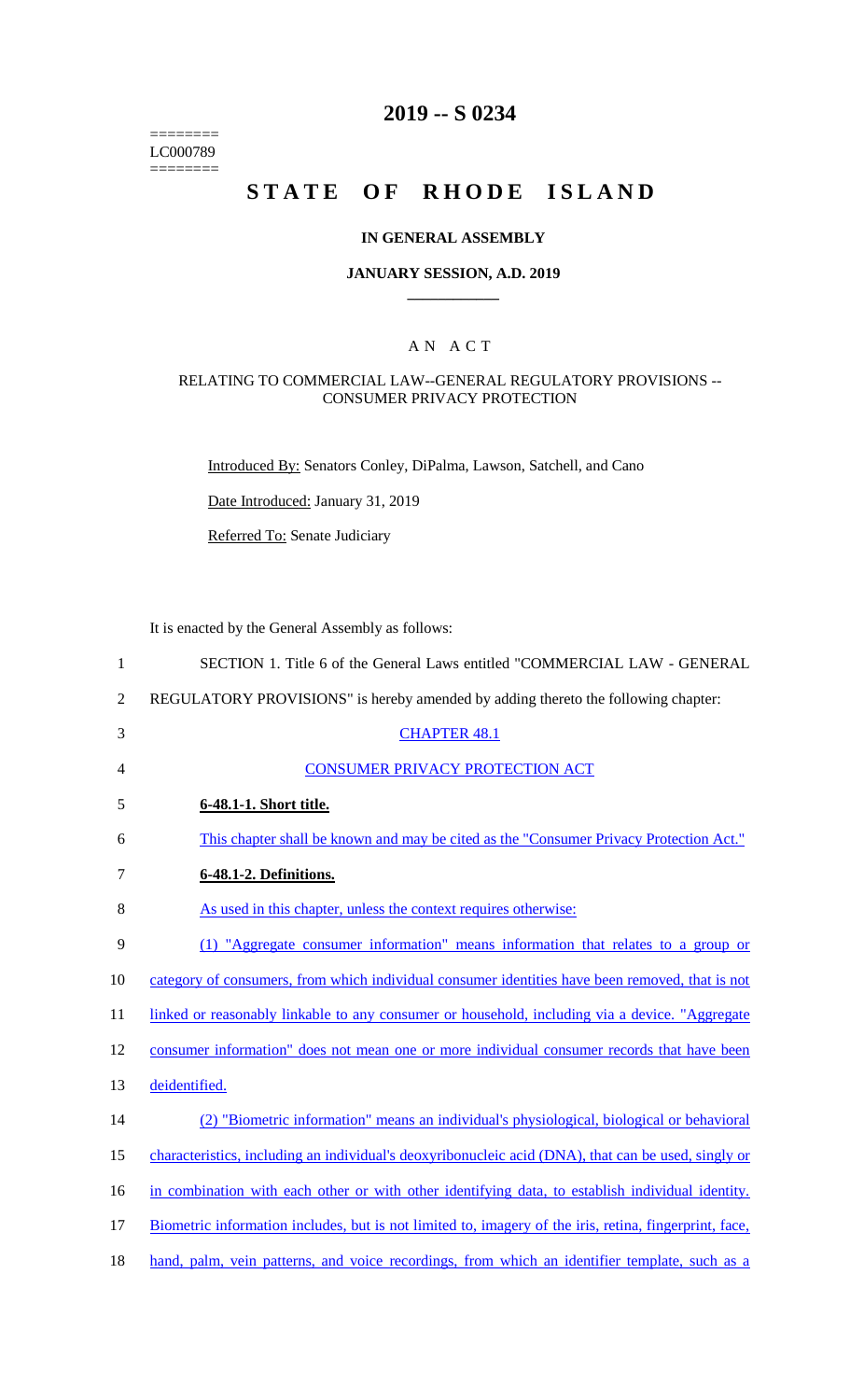faceprint, a minutiae template, or a voiceprint, can be extracted, and keystroke patterns or rhythms, gait patterns or rhythms, and sleep, health, or exercise data that contain identifying information. (3) "Business" means: (i) A sole proprietorship, partnership, limited liability company, corporation, association, or other legal entity that is organized or operated for the profit or financial benefit of its shareholders or other owners, that collects consumers' personal information, or on the behalf of which such information is collected and that alone, or jointly with others, determines the purposes and means of the processing of consumers' personal information, that does business in the state of 10 Rhode Island, and that satisfies one or more of the following thresholds: 11 (A) Has annual gross revenues in excess of five million dollars (\$5,000,000); (B) Alone or in combination, annually buys, receives for the business' commercial purposes, sells, or shares for commercial purposes, alone or in combination, the personal 14 information of fifty thousand (50,000) or more consumers, households, or devices; or (C) Derives fifty percent (50%) or more of its annual revenues from selling consumers' 16 personal information. (ii) Any entity that controls or is controlled by a business, as defined in this subsection 18 and that shares common branding with the business. "Control" or "controlled" means ownership 19 of, or the power to vote, more than fifty percent (50%) of the outstanding shares of any class of voting security of a business; control in any manner over the election of a majority of the directors, or of individuals exercising similar functions; or the power to exercise a controlling influence over the management of a company. "Common branding" means a shared name, servicemark, or trademark. (4) "Business purpose" means the use of personal information for the business' or a service provider's operational purposes, or other notified purposes, provided that the use of personal information shall be reasonably necessary and proportionate to achieve the operational purpose for which the personal information was collected or processed or for another operational 28 purpose that is compatible with the context in which the personal information was collected. Business purposes are: (i) Auditing related to a current interaction with the consumer and concurrent transactions, including, but not limited to, counting ad impressions to unique visitors, verifying positioning and quality of ad impressions, and auditing compliance with this specification and other standards. (ii) Detecting security incidents, protecting against malicious, deceptive, fraudulent, or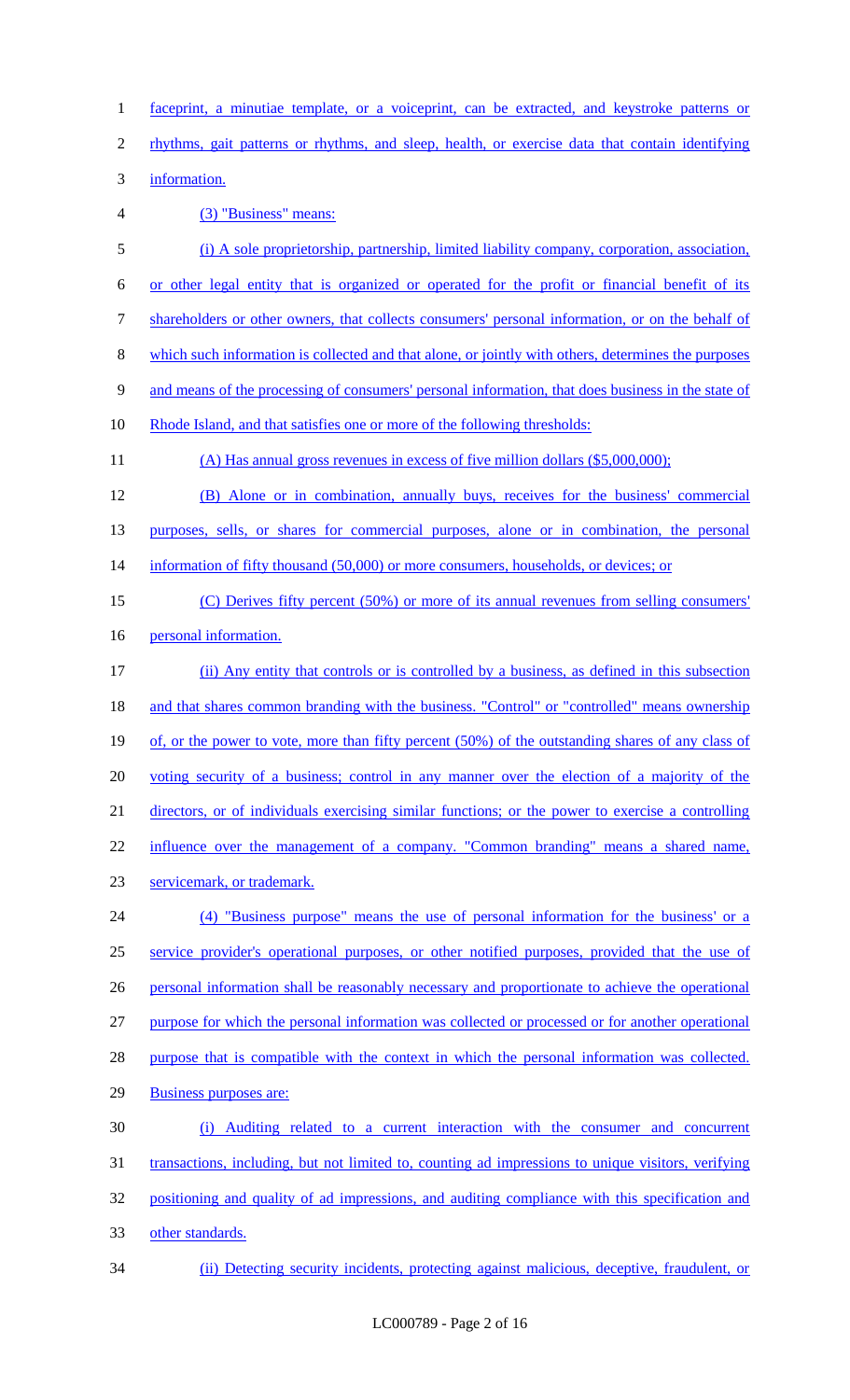illegal activity, and prosecuting those responsible for that activity.

 (iii) Debugging to identify and repair errors that impair existing intended functionality. (iv) Short-term, transient use, provided the personal information that is not disclosed to another third party and is not used to build a profile about a consumer or otherwise alter an individual consumer's experience outside the current interaction, including, but not limited to, the contextual customization of ads shown as part of the same interaction. (v) Performing services on behalf of the business or service provider, including 8 maintaining or servicing accounts, providing customer service, processing or fulfilling orders and transactions, verifying customer information, processing payments, providing financing, providing advertising or marketing services, providing analytic services, or providing similar 11 services on behalf of the business or service provider. (vi) Undertaking internal research for technological development and demonstration. 13 (vii) Undertaking activities to verify or maintain the quality or safety of a service or 14 device that is owned, manufactured, manufactured for, or controlled by the business, and to improve, upgrade, or enhance the service or device that is owned, manufactured, manufactured 16 for, or controlled by the business. (5) "Collects," "collected," or "collection" means buying, renting, gathering, obtaining, 18 receiving, or accessing any personal information pertaining to a consumer by any means. This includes receiving information from the consumer, either actively or passively, or by observing 20 the consumer's behavior. (6) "Commercial purposes" means to advance a person's commercial or economic interests, such as by inducing another person to buy, rent, lease, join, subscribe to, provide, or exchange products, goods, property, information, or services, or enabling or effecting, directly or indirectly, a commercial transaction. "Commercial purposes" do not include for the purpose of engaging in speech that state or federal courts have recognized as noncommercial speech, 26 including political speech and journalism. (7) "Consumer" means a natural person who is a Rhode Island resident. 28 (8) "Deidentified" means information that cannot reasonably identify, relate to, describe, 29 be capable of being associated with, or be linked, directly or indirectly, to a particular consumer, provided that a business that uses deidentified information: (i) Has implemented technical safeguards that prohibit reidentification of the consumer to whom the information may pertain. (ii) Has implemented business processes that specifically prohibit reidentification of the 34 information.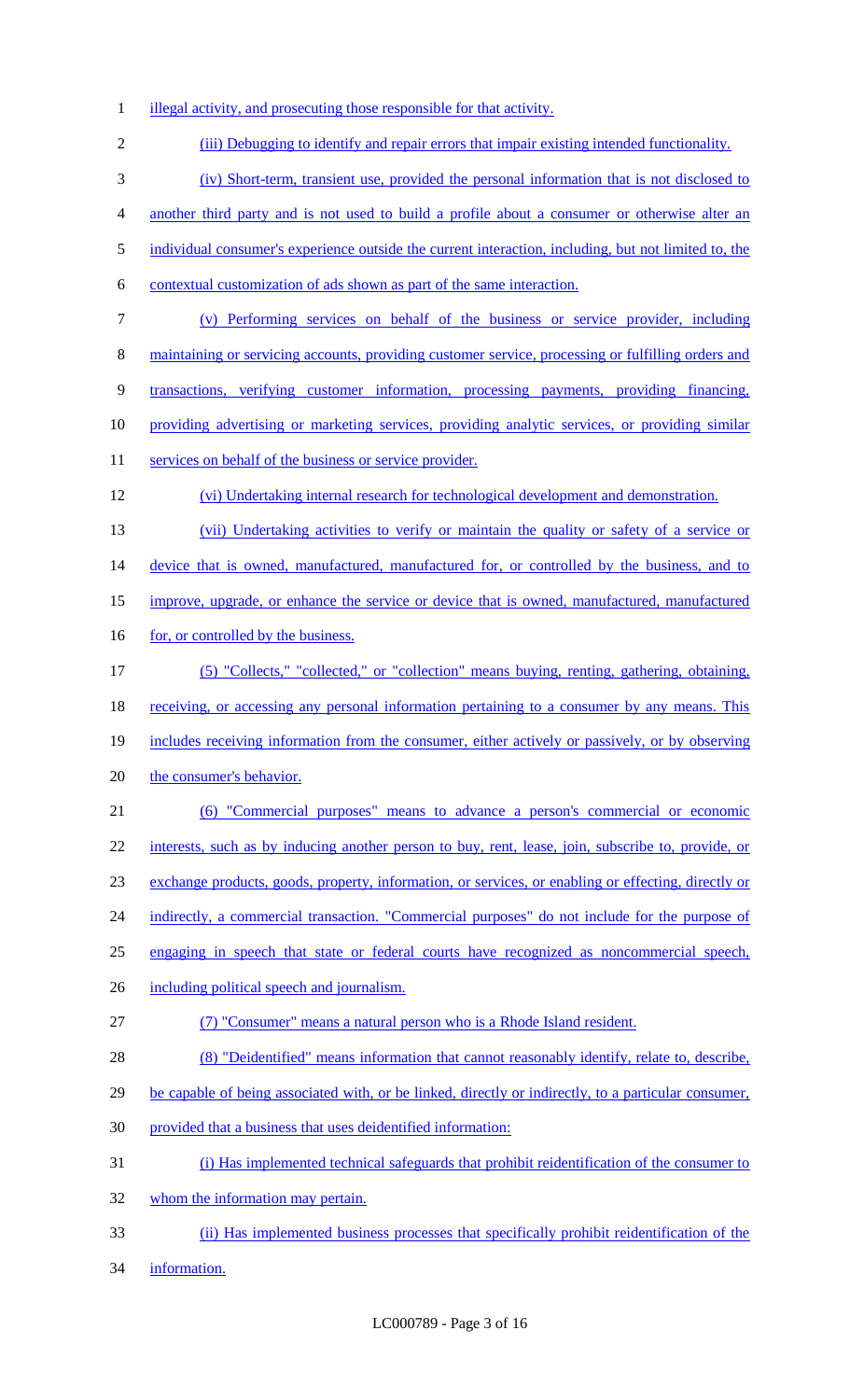(iii) Has implemented business processes to prevent inadvertent release of deidentified

information.

(iv) Makes no attempt to reidentify the information.

- (9) "Designated methods for submitting requests" means a mailing address, email 5 address, Internet webpage, Internet web portal, toll-free telephone number, or other applicable contact information, whereby consumers may submit a request or direction under this chapter.
- 
- (10) "Device" means any physical object that is capable of connecting to the Internet,
- directly or indirectly, or to another device.
- (11) "Health insurance information" means a consumer's insurance policy number or 10 subscriber identification number, any unique identifier used by a health insurer to identify the 11 consumer, or any information in the consumer's application and claims history, including any appeals records, if the information is linked or reasonably linkable to a consumer or household,
- 13 including via a device, by a business or service provider.
- (12) "Homepage" means the introductory page of an Internet website and any Internet
- webpage where personal information is collected. In the case of an online service, such as a
- 16 mobile application, "homepage" means the application's platform page or download page, a link
- within the application, such as from the application configuration, "About," "Information," or
- 18 settings page, and any other location that allows consumers to review the notice, including, but
- 19 not limited to, before downloading the application.
- (13) "Infer" or "inference" means the derivation of information, data, assumptions, or conclusions from facts, evidence, or another source of information or data.
- (14) "Person" means an individual, proprietorship, firm, partnership, joint venture,
- syndicate, business trust, company, corporation, limited liability company, association,
- 24 committee, and any other organization or group of persons acting in concert.
- (15)(i) "Personal information" means information that identifies, relates to, describes, is
- 26 capable of being associated with, or could reasonably be linked, directly or indirectly, with a
- particular consumer or household. Personal information includes, but is not limited to, the
- following:
- (A) Identifiers such as a real name, alias, postal address, unique personal identifier,
- online identifier Internet Protocol address, email address, account name, social security number,
- driver's license number, passport number, or other similar identifiers;
- (B) Commercial information, including records of personal property, products or services
- purchased, obtained, or considered, or other purchasing or consuming histories or tendencies;
- (C) Biometric information;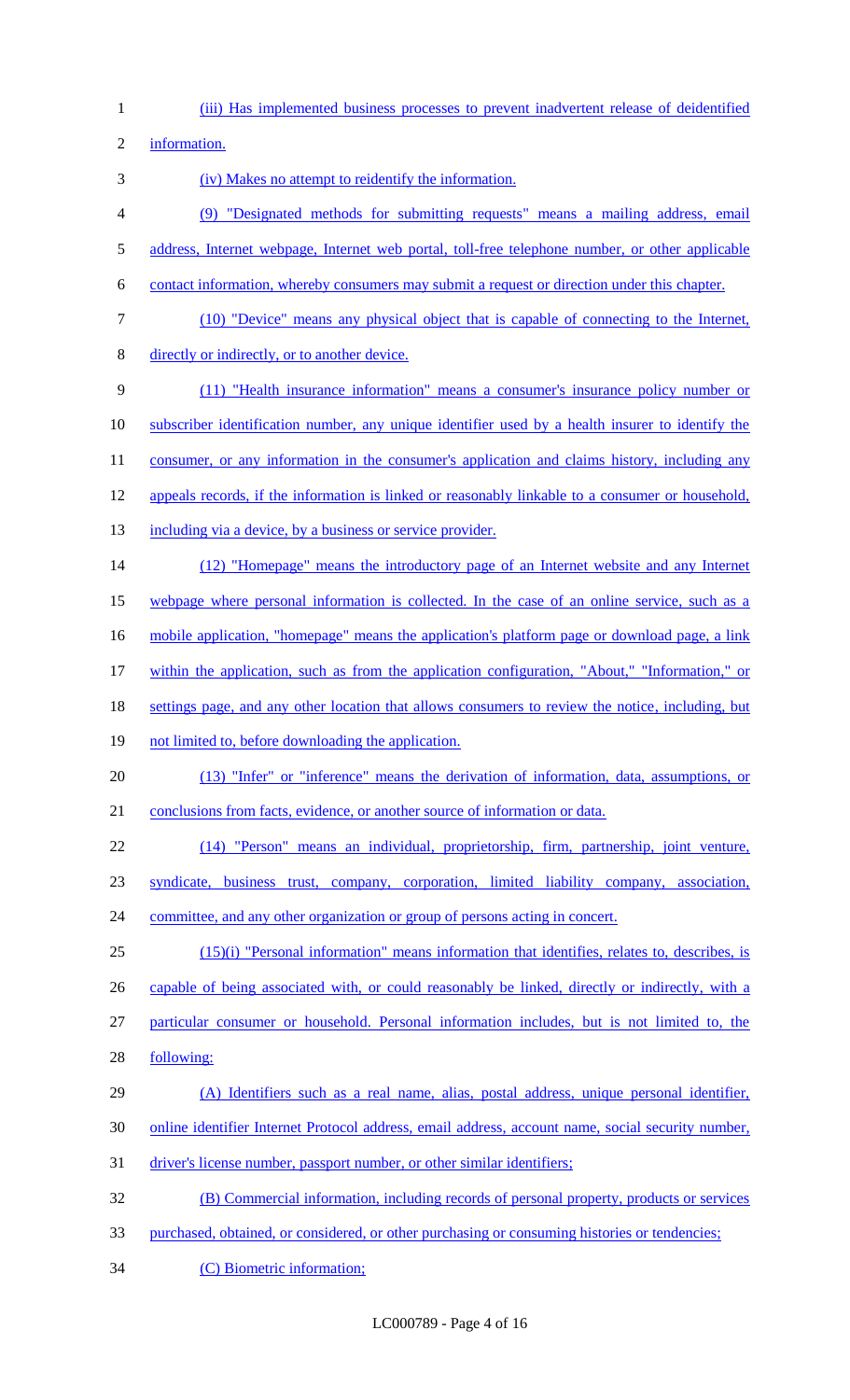- (D) Internet or other electronic network activity information, including, but not limited
- to, browsing history, search history, and information regarding a consumer's interaction with an
- Internet website, application, or advertisement;
- (E) Geolocation data;
- (F) Audio, electronic, visual, thermal, olfactory, or similar information;
- (G) Professional or employment-related information;
- (H) Education information, defined as information that is not publicly available
- personally identifiable information;
- (I) Inferences drawn from any of the information identified in this subsection to create a 10 profile about a consumer reflecting the consumer's preferences, characteristics, psychological
- 11 trends, preferences, predispositions, behavior, attitudes, intelligence, abilities, and aptitudes;
- (ii) "Personal information" does not include publicly available information. For these 13 purposes, "publicly available" means information that is lawfully made available from federal, 14 state, or local government records, if any conditions associated with such information. "Publicly available" does not mean biometric information collected by a business about a consumer without 16 the consumer's knowledge. Information is not "publicly available" if that data is used for a purpose that is not compatible with the purpose for which the data is maintained and made
- available in the government records or for which it is publicly maintained. "Publicly available"
- does not include consumer information that is deidentified or aggregate consumer information.
- (16) "Probabilistic identifier" means the identification of a consumer or a device to a degree of certainty of more probable than not based on any categories of personal information 22 included in, or similar to, the categories enumerated in the definition of personal information.
- (17) "Processing" means any operation or set of operations that are performed on
- personal data or on sets of personal data, whether or not by automated means.
- (18) "Pseudonymize" or "Pseudonymization" means the processing of personal 26 information in a manner that renders the personal information no longer attributable to a specific consumer without the use of additional information, provided that the additional information is 28 kept separately and is subject to technical and organizational measures to ensure that the personal
- information is not attributed to an identified or identifiable consumer.
- (19) "Research" means scientific, systematic study and observation, including basic research or applied research that is in the public interest and that adheres to all other applicable ethics and privacy laws or studies conducted in the public interest in the area of public health. Research with personal information that may have been collected from a consumer in the course
- 34 of the consumer's interactions with a business' service or device for other purposes shall be: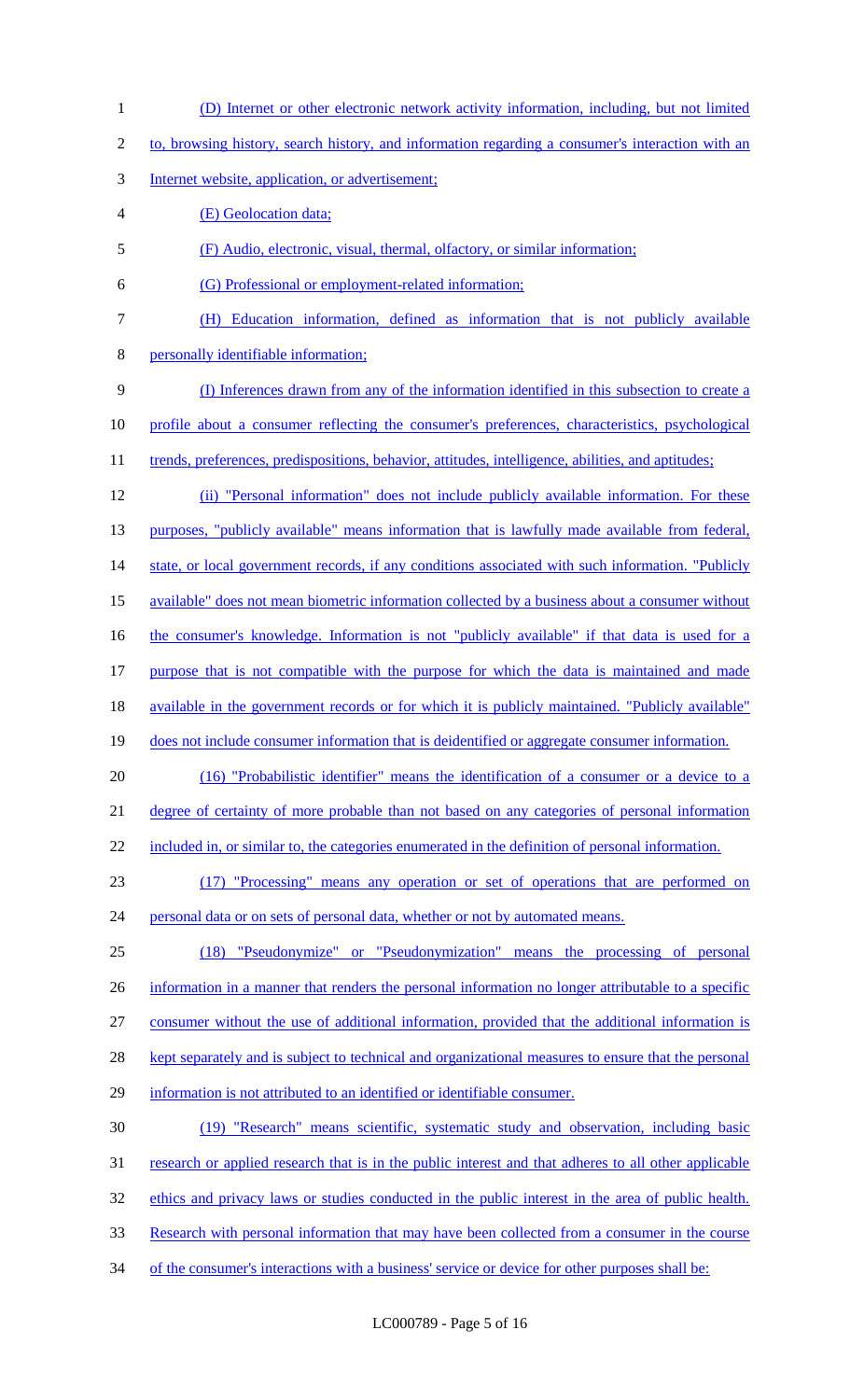(i) Compatible with the business purpose for which the personal information was collected; (ii) Subsequently pseudonymized and deidentified, or deidentified and in the aggregate, such that the information cannot reasonably identify, relate to, describe, be capable of being associated with, or be linked, directly or indirectly, to a particular consumer; (iii) Made subject to technical safeguards that prohibit reidentification of the consumer to 7 whom the information may pertain; (iv) Subject to business processes that specifically prohibit reidentification of the information; (v) Made subject to business processes to prevent inadvertent release of deidentified 11 information; (vi) Protected from any reidentification attempts; 13 (vii) Used solely for research purposes that are compatible with the context in which the 14 personal information was collected; 15 (viii) Not be used for any commercial purpose; 16 (ix) Subjected by the business conducting the research to additional security controls limit access to the research data to only those individuals in a business as are necessary to carry 18 out the research purpose. (20)(i) "Sell," "selling," "sale," or "sold," means selling, renting, releasing, disclosing, disseminating, making available, transferring, or otherwise communicating orally, in writing, or by electronic or other means, a consumer's personal information by the business to another 22 business or a third party for monetary or other valuable consideration; (ii) For purposes of this chapter, a business does not sell personal information when: (A) A consumer uses or directs the business to intentionally disclose personal information or uses the business to intentionally interact with a third party, provided the third party does not also sell the personal information, unless that disclosure would be consistent with the provisions of this title. An intentional interaction occurs when the consumer intends to interact with the third 28 party, via one or more deliberate interactions. Hovering over, muting, pausing, or closing a given piece of content does not constitute a consumer's intent to interact with a third party; (B) The business uses or shares an identifier for a consumer who has opted out of the sale of the consumer's personal information for the purposes of alerting third parties that the consumer has opted out of the sale of the consumer's personal information; (C) The business uses or shares with a service provider personal information of a consumer that is necessary to perform a business purpose if both of the following conditions are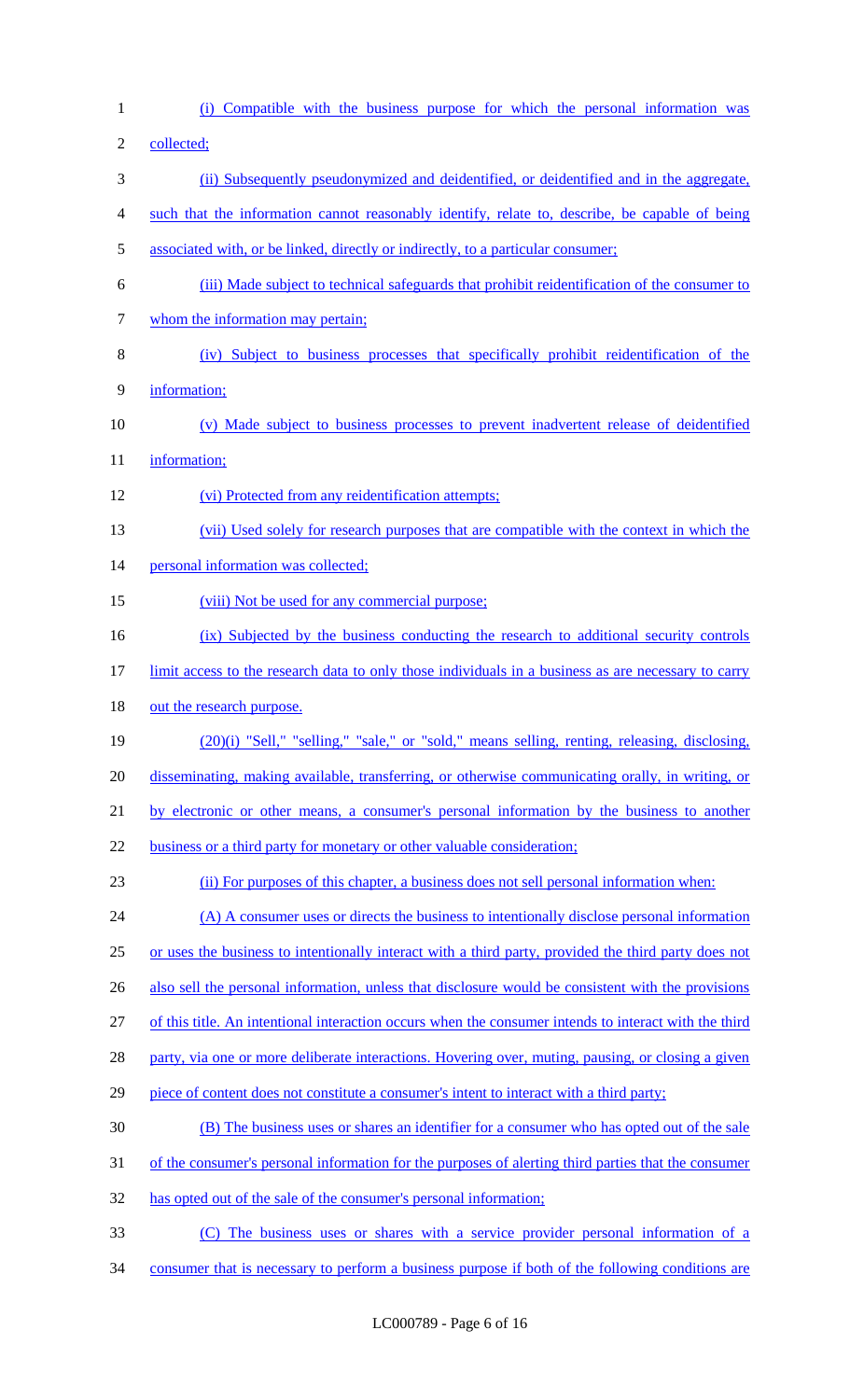| $\mathbf{1}$   | met: services that the service provider performs on the business' behalf, provided that the service    |
|----------------|--------------------------------------------------------------------------------------------------------|
| $\overline{c}$ | provider also does not sell the personal information.                                                  |
| 3              | (I) The business has provided notice that information being used or shared in its terms                |
| 4              | and conditions;                                                                                        |
| 5              | (II) The service provider does not further collect, sell, or use the personal information of           |
| 6              | the consumer except as necessary to perform the business purpose;                                      |
| $\tau$         | (D) The business transfers to a third party the personal information of a consumer as an               |
| $8\,$          | asset that is part of a merger, acquisition, bankruptcy, or other transaction in which the third party |
| 9              | assumes control of all or part of the business, provided that information is used consistently with    |
| 10             | this chapter. If a third party materially alters how it uses or shares the personal information of a   |
| 11             | consumer in a manner that is materially inconsistent with the promises made at the time of             |
| 12             | collection, it shall provide prior notice of the new or changed practice to the consumer.              |
| 13             | (21) "Service" or "services" means work, labor, and services, including services furnished             |
| 14             | in connection with the sale or repair of goods.                                                        |
| 15             | (22) "Service provider" means a sole proprietorship, partnership, limited liability                    |
| 16             | company, corporation, association, or other legal entity that is organized or operated for the profit  |
| 17             | or financial benefit of its shareholders or other owners, that processes information on behalf of a    |
| 18             | <u>business and to which the business discloses a consumer's personal information for a business</u>   |
| 19             | purpose pursuant to a written contract, provided that the contract prohibits the entity receiving the  |
| 20             | information from retaining, using, or disclosing the personal information for any purpose other        |
| 21             | than for the specific purpose of performing the services specified in the contract for the business,   |
| 22             | or as otherwise permitted by this title, including retaining, using, or disclosing the personal        |
| 23             | information for a commercial purpose other than providing the services specified in the contract       |
| 24             | with the business.                                                                                     |
| 25             | (23) "Third party" means a person who is not any of the following:                                     |
| 26             | (i) The business that collects personal information from consumers under this title;                   |
| 27             | (ii) A person to whom the business discloses a consumer's personal information for a                   |
| 28             | business purpose pursuant to a written contract, provided that the contract:                           |
| 29             | (A) Prohibits the person receiving the personal information from:                                      |
| 30             | (I) Selling the personal information;                                                                  |
| 31             | (II) Retaining, using, or disclosing the personal information for any purpose other than               |
| 32             | for the specific purpose of performing the services specified in the contract, including retaining,    |
| 33             | using, or disclosing the personal information for a commercial purpose other than providing the        |
| 34             | services specified in the contract;                                                                    |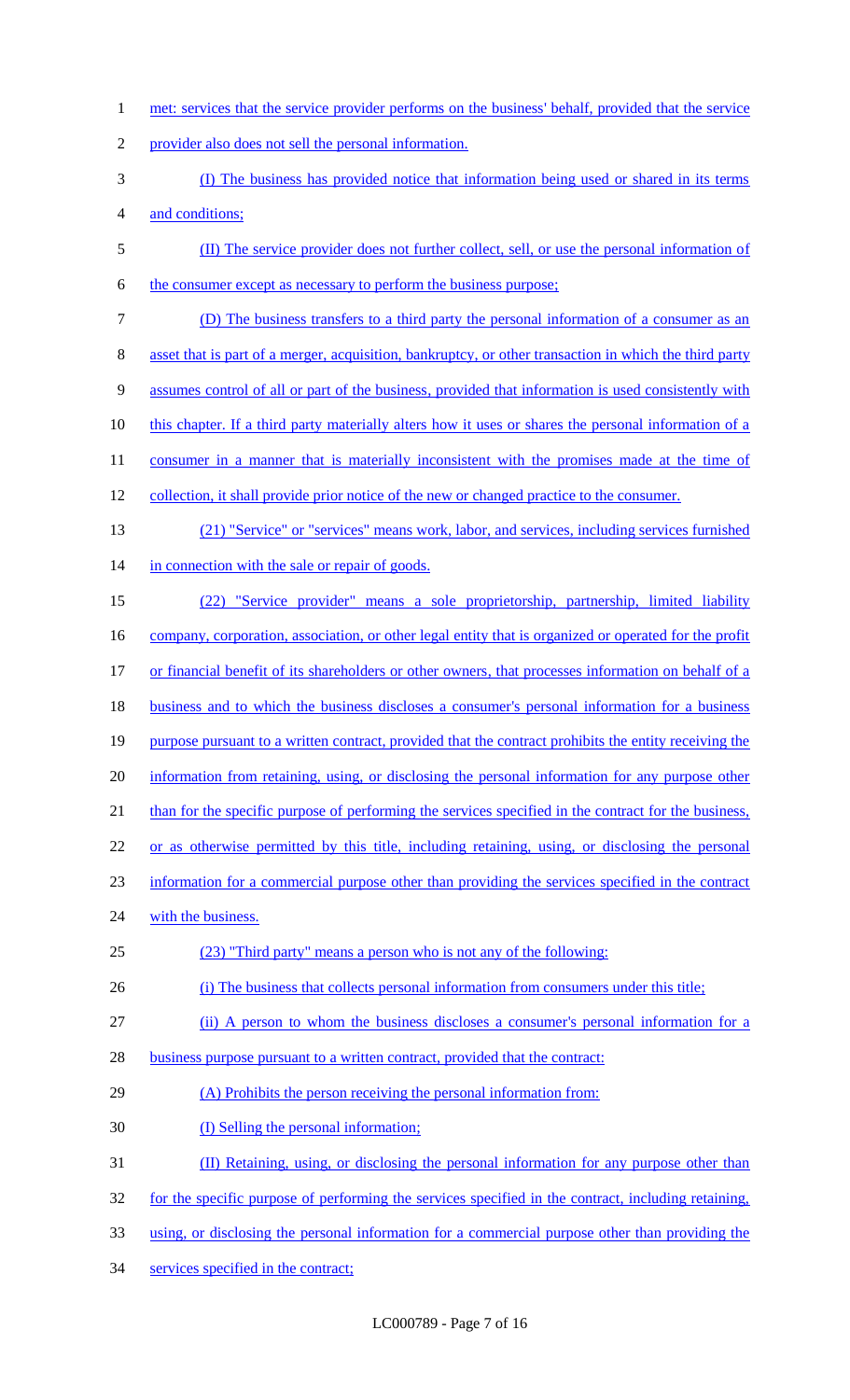- (III) Retaining, using, or disclosing the information outside of the direct business
- 2 relationship between the person and the business;
- (B) Includes a certification made by the person receiving the personal information that the person understands the restrictions in this chapter and will comply with them.
- Any person who violates any of the restrictions set forth in this chapter shall be liable for the violations. A business that discloses personal information to a person in compliance with this chapter shall not be liable under this title if the person receiving the personal information uses it in violation of the restrictions set forth in this chapter; provided that, at the time of disclosing the
- personal information, the business does not have actual knowledge, or reason to believe, that the
- 10 person intends to commit such a violation.
- (24) "Unique identifier" or "unique personal identifier" means a persistent identifier that can be used to recognize a consumer, a family, or a device that is linked to a consumer or family, 13 over time and across different services, including, but not limited to, a device identifier; an 14 Internet Protocol address; cookies, beacons, pixel tags, mobile ad identifiers, or similar technology; customer number, unique pseudonym, or user alias; telephone numbers, or other 16 forms of persistent or probabilistic identifiers that can be used to identify a particular consumer or device. For purposes of this subsection, "family" means a custodial parent or guardian and any 18 minor children over which the parent or guardian has custody.
- (25) "Verifiable consumer request" means a request that is made by a consumer, by a 20 consumer on behalf of the consumer's minor child, or by a natural person that the business can reasonably verify, to be the consumer about whom the business has collected personal information. A business is not obligated to provide information to the consumer if the business cannot verify, that the consumer making the request is the consumer about whom the business has 24 collected information.
- **6-48.1-3. Businesses that collect information.**
- 26 (a) A consumer shall have the right to request that a business that collects a consumer's personal information disclose to that consumer the categories and specific pieces of personal
- information the business has collected.
- (b) A business that collects a consumer's personal information shall, at or before the point of collection, inform consumers as to the categories of personal information to be collected and
- the purposes for which the categories of personal information shall be used. A business shall not
- collect additional categories of personal information or use personal information collected for
- additional purposes without providing the consumer with notice consistent with this section.
- (c) A business shall provide the information specified in subsection (a) of this section to a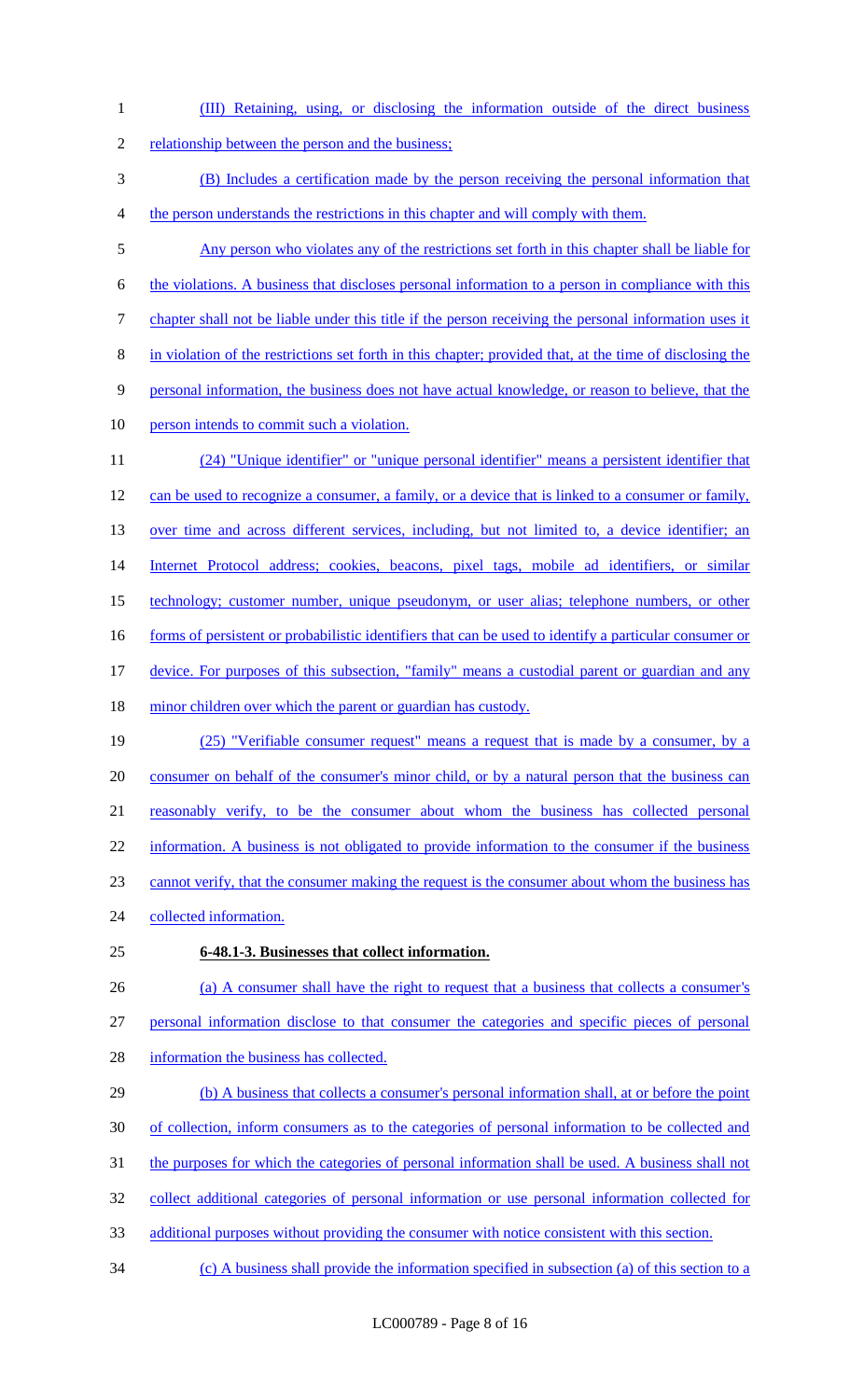1 consumer only upon receipt of a verifiable consumer request.

2 (d) A business that receives a verifiable consumer request from a consumer to access personal information shall promptly take steps to disclose and deliver, free of charge to the consumer, the personal information required by this section. The information may be delivered by 5 mail or electronically, and if provided electronically, the information shall be in a portable and, to the extent technically feasible, in a readily useable format that allows the consumer to transmit this information to another entity without hindrance. A business may provide personal information to a consumer at any time, but shall not be required to provide personal information 9 to a consumer more than twice in a twelve (12) month period. (e) This section shall not require a business to retain any personal information collected 11 for a single, one-time transaction, if such information is not sold or retained by the business or to 12 reidentify or otherwise link information that is not maintained in a manner that would be considered personal information. **6-48.1-4. Request to delete information.**  (a) A consumer shall have the right to request that a business delete any personal 16 information about the consumer which the business has collected from the consumer. (b) A business that collects personal information about consumers shall disclose, at or before the point of collection the consumer's rights to request the deletion of the consumer's personal information. (c) A business that receives a verifiable request from a consumer to delete the consumer's personal information shall delete the consumer's personal information from its records and direct 22 any service providers to delete the consumer's personal information from their records, except as provided in subsection (d) of this section. 24 (d) A business or a service provider shall not be required to comply with a consumer's request to delete the consumer's personal information if it is necessary for the business or service 26 provider to maintain the consumer's personal information in order to: (1) Complete the transaction for which the personal information was collected, provide a 28 good or service requested by the consumer, or reasonably anticipated within the context of a 29 business's ongoing business relationship with the consumer, or otherwise perform a contract between the business and the consumer; (2) Detect security incidents, protect against malicious, deceptive, fraudulent, or illegal activity; or prosecute those responsible for that activity; (3) Debug to identify and repair errors that impair existing intended functionality; (4) Exercise free speech, ensure the right of another consumer to exercise his or her right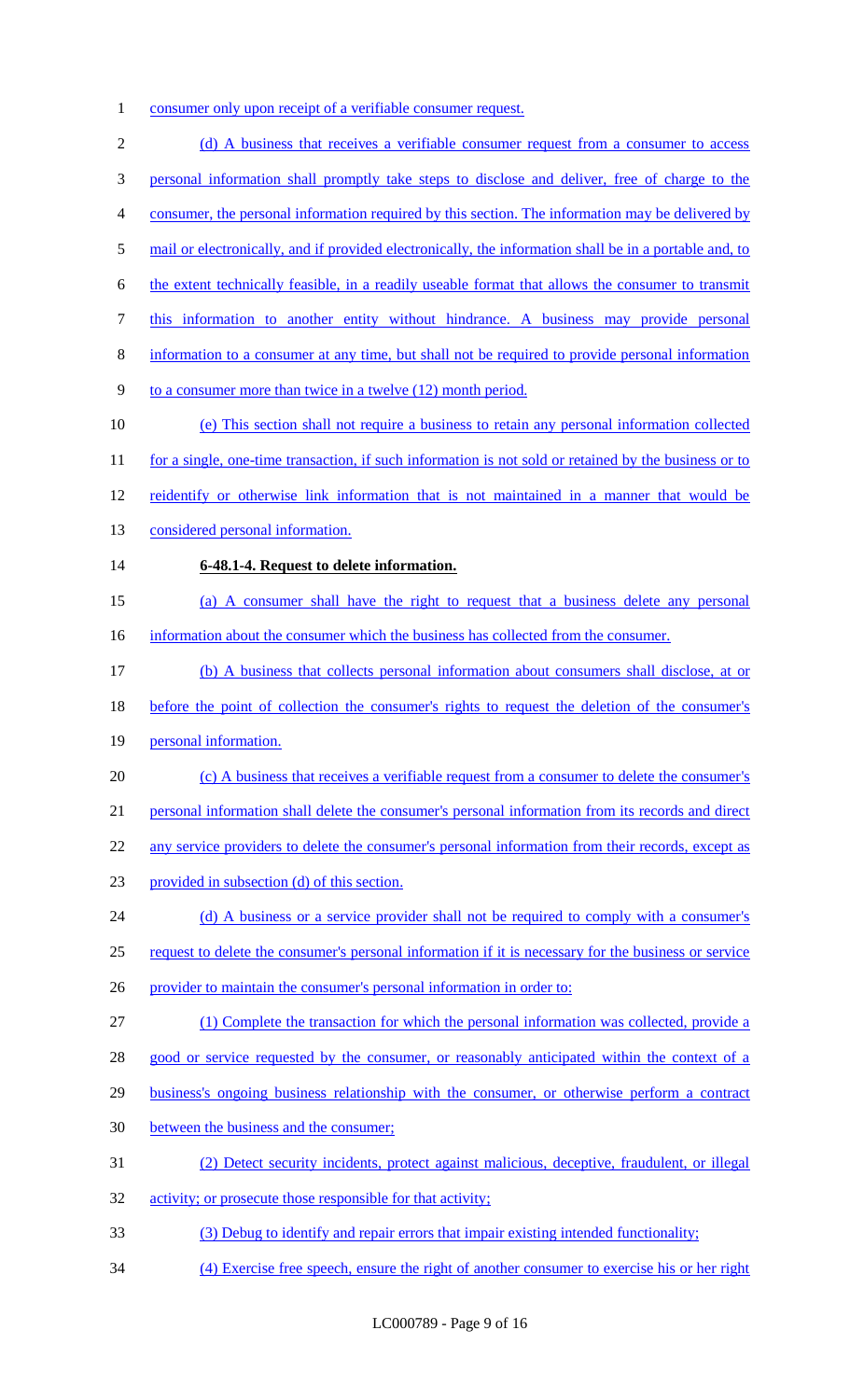of free speech, or exercise another right provided for by law; (5) Engage in public or peer-reviewed scientific, historical, or statistical research in the public interest that adheres to all other applicable ethics and privacy laws, when the businesses' deletion of the information is likely to render impossible or seriously impair the achievement of 5 such research, if the consumer has provided informed consent; (6) To enable solely internal uses that are reasonably aligned with the expectations of the consumer based on the consumer's relationship with the business; (7) Comply with a legal obligation; (8) Otherwise use the consumer's personal information, internally, in a lawful manner 10 that is compatible with the context in which the consumer provided the information. **6-48.1-5. Information disclosed upon request.**  (a) A consumer shall have the right to request that a business that collects, maintains or 13 sells personal information about the consumer disclose to the consumer the following: 14 (1) The categories of personal information it has collected about that consumer; (2) The categories of sources from which the personal information is collected; 16 (3) The business or commercial purpose for collecting or selling personal information; (4) The categories of third parties with whom the business shares personal information; (5) The specific pieces of personal information it has collected about that consumer. (b) A business that collects personal information about a consumer shall disclose to the consumer the information specified in subsection (a) of this section upon receipt of a verifiable 21 request from the consumer. (c) This section does not require a business to do the following: (1) Retain any personal information about a consumer collected for a single one-time 24 transaction if, in the ordinary course of business, that information about the consumer is not retained; (2) Reidentify or otherwise link any data that, in the ordinary course of business, is not maintained in a manner that would be considered personal information. **6-48.1-6. Businesses that sell information.**  (a) A consumer shall have the right to request that a business that sells the consumer's personal information, or that discloses it for a business purpose, disclose to that consumer: (1) The categories of personal information that the business collected about the consumer; (2) The categories of personal information that the business sold about the consumer and 34 the categories of third parties to whom the personal information was sold, by category or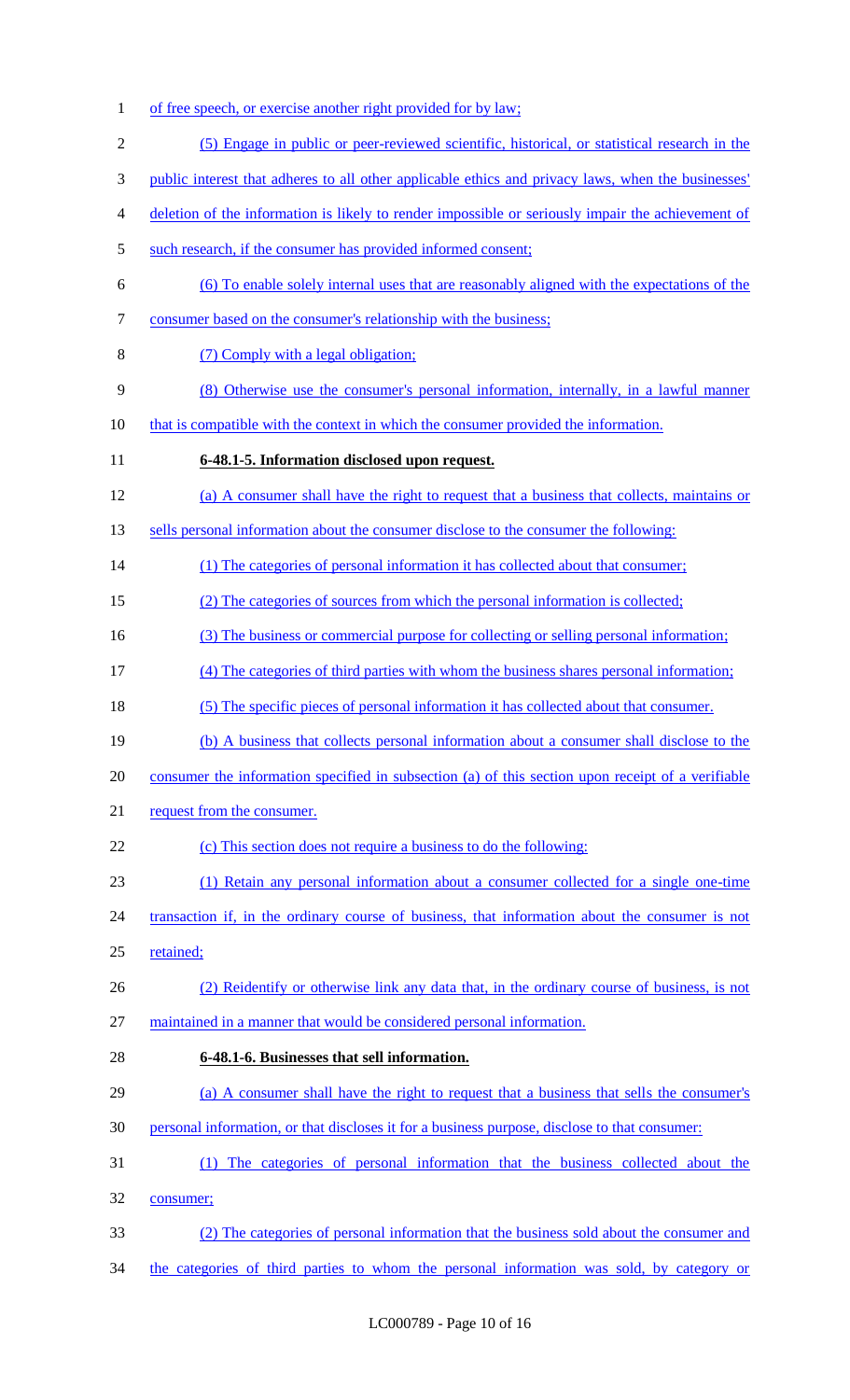| $\mathbf{1}$   | categories of personal information for each third party to whom the personal information was           |
|----------------|--------------------------------------------------------------------------------------------------------|
| $\overline{2}$ | sold;                                                                                                  |
| 3              | (3) The categories of personal information that the business disclosed about the consumer              |
| 4              | for a business purpose.                                                                                |
| 5              | (b) A business that sells personal information about a consumer, or that discloses a                   |
| 6              | consumer's personal information for a business purpose, shall disclose, the information specified      |
| 7              | in subsection (a) of this section to the consumer upon receipt of a verifiable request from the        |
| 8              | consumer.                                                                                              |
| 9              | (c) A third party shall not sell personal information about a consumer that has been sold              |
| 10             | to the third party by a business unless the consumer has received explicit notice and is provided      |
| 11             | an opportunity to exercise the right to opt out pursuant to this chapter.                              |
| 12             | 6-48.1-7. Opt-out.                                                                                     |
| 13             | (a) A consumer shall have the right, at any time, to direct a business that sells personal             |
| 14             | information about the consumer to third parties not to sell the consumer's personal information.       |
| 15             | This right may be referred to as the right to opt out.                                                 |
| 16             | (b) A business that sells consumers' personal information to third parties shall provide               |
| 17             | notice to consumers, that this information may be sold and that consumers have the right to opt        |
| 18             | out of the sale of their personal information.                                                         |
| 19             | (c) A business that has received direction from a consumer not to sell the consumer's                  |
| 20             | personal information or, in the case of a minor consumer's personal information has not received       |
| 21             | consent to sell the minor consumer's personal information shall be prohibited from selling the         |
| 22             | consumer's personal information after its receipt of the consumer's direction, unless the consumer     |
| 23             | subsequently provides express authorization for the sale of the consumer's personal information.       |
| 24             | (d) Notwithstanding subsection (a) of this section, a business shall not sell the personal             |
| 25             | information of consumers if the business has actual knowledge that the consumer is less than           |
| 26             | sixteen $(16)$ years of age, unless the consumer, in the case of consumers between thirteen $(13)$ and |
| 27             | sixteen $(16)$ years of age, or the consumer's parent or guardian, in the case of consumers who are    |
| 28             | less than thirteen (13) years of age, has affirmatively authorized the sale of the consumer's          |
| 29             | personal information. A business that willfully disregards the consumer's age shall be deemed to       |
| 30             | have had actual knowledge of the consumer's age. This right may be referred to as the "right to        |
| 31             | opt in."                                                                                               |
| 32             | 6-48.1-8. Prohibition on discrimination.                                                               |
| 33             | $(a)(1)$ A business shall not discriminate against a consumer because the consumer                     |
|                |                                                                                                        |

exercised any of the consumer's rights under this chapter, including, but not limited to, by: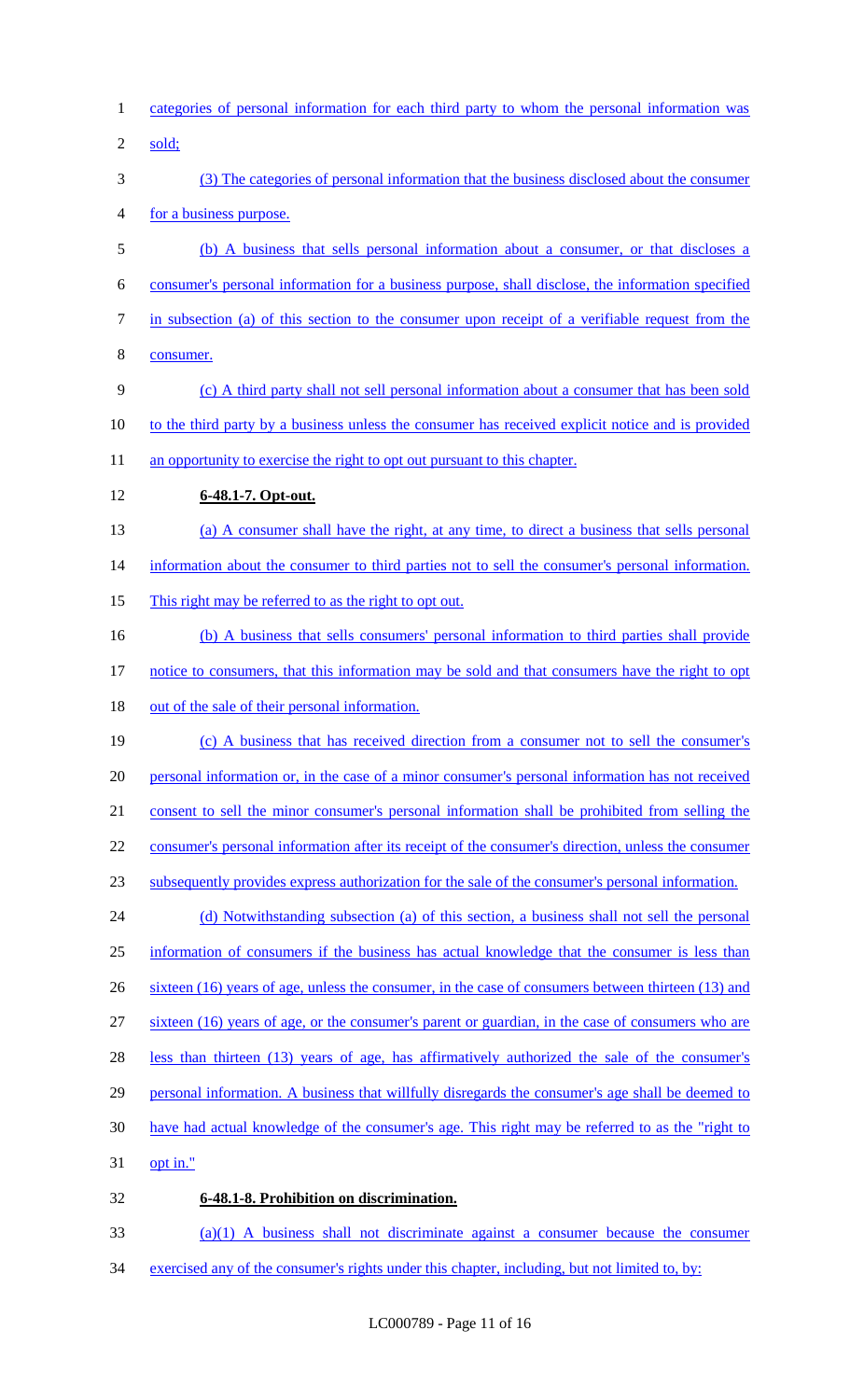(ii) Charging different prices or rates for goods or services, including through the use of discounts or other benefits or imposing penalties; (iii) Providing a different level or quality of goods or services to the consumer, if the consumer exercises the consumer's rights under this chapter. (iv) Suggesting that the consumer will receive a different price or rate for goods or services or a different level or quality of goods or services. (2) Nothing in this subsection prohibits a business from charging a consumer a different price or rate, or from providing a different level or quality of goods or services to the consumer, if 10 that difference is reasonably related to the value provided to the consumer by the consumer's data. (b)(1) A business may offer financial incentives, including payments to consumers as 12 compensation, for the collection of personal information, the sale of personal information, or the 13 deletion of personal information. A business may also offer a different price, rate, level, or quality 14 of goods or services to the consumer if that price or difference is directly related to the value provided to the consumer by the consumer's data. (2) A business that offers any financial incentives pursuant to subsection (a) of this section, shall notify consumers of the financial incentives. (3) A business may enter a consumer into a financial incentive program only if the consumer gives the business prior opt-in consent which clearly describes the material terms of the financial incentive program, and which may be revoked by the consumer at any time. (4) A business shall not use financial incentive practices that are unjust, unreasonable, coercive, or usurious in nature. **6-48.1-9. Designated method for submission.**  (a) In order to comply with this chapter, in a form that is reasonably accessible to consumers, a business collecting, maintaining or selling consumer personal information shall: (1) Make available to consumers two (2) or more designated methods for submitting requests for information required to be disclosed pursuant to this chapter, including, at a 28 minimum, a toll-free telephone number, and if the business maintains an Internet website, a website address. (2) Disclose and deliver the required information to a consumer free of charge within forty-five (45) days of receiving a verifiable request from the consumer. The business shall promptly take steps to determine whether the request is a verifiable request, but this shall not extend the business' duty to disclose and deliver the information within forty-five (45) days of 34 receipt of the consumer's request. The time period to provide the required information may be

(i) Denying goods or services to the consumer;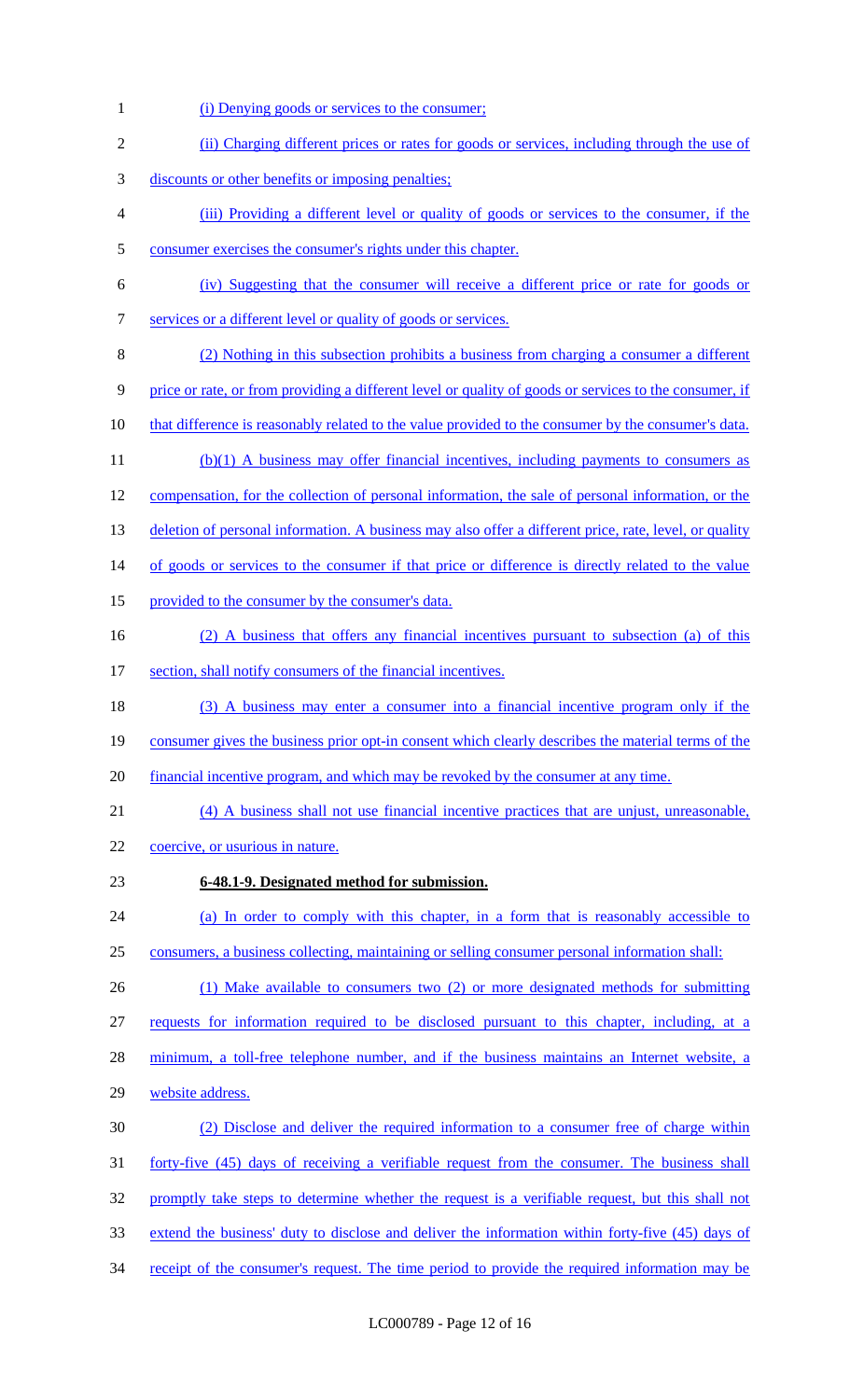extended once by an additional forty-five (45) days when reasonably necessary, provided the 2 consumer is provided notice of the extension within the first forty-five (45) day period. The disclosure shall cover the twelve (12) month period preceding the business' receipt of the verifiable request and shall be made in writing and delivered through the consumer's account with 5 the business, if the consumer maintains an account with the business, or by mail or electronically at the consumer's option if the consumer does not maintain an account with the business, in a 7 readily useable format that allows the consumer to transmit this information from one entity to another entity without hindrance. The business shall not require the consumer to create an account with the business in order to make a verifiable request. **6-48.1-10. Internet webpage.**  11 A business that is required to comply with this chapter, in a form that is reasonably accessible to consumers: (1) Provide a clear and conspicuous link on the business' Internet homepage, titled "Do 14 Not Sell My Personal Information," to an Internet webpage that enables a consumer, or a person 15 authorized by the consumer, to opt out of the sale of the consumer's personal information. A 16 business shall not require a consumer to create an account in order to direct the business not to 17 sell the consumer's personal information. (2) Include a description of a consumer's rights pursuant to this chapter, along with a separate link to the "Do Not Sell My Personal Information" Internet webpage in: (i) Its online privacy policy or policies if the business has an online privacy policy or policies. (ii) Any Rhode Island-specific description of consumers' privacy rights. (3) Ensure that all individuals responsible for handling consumer inquiries about the 24 business' privacy practices or the business' compliance with this chapter are informed of all 25 requirements in this chapter and how to direct consumers to exercise their rights under those sections. (4) For consumers who exercise their right to opt out of the sale of their personal information, refrain from selling personal information collected by the business about the consumer. (5) For a consumer who has opted out of the sale of the consumer's personal information, 31 respect the consumer's decision to opt out for at least twelve (12) months before requesting that 32 the consumer authorize the sale of the consumer's personal information. (6) Use any personal information collected from the consumer in connection with the 34 submission of the consumer's opt-out request solely for the purposes of complying with the opt-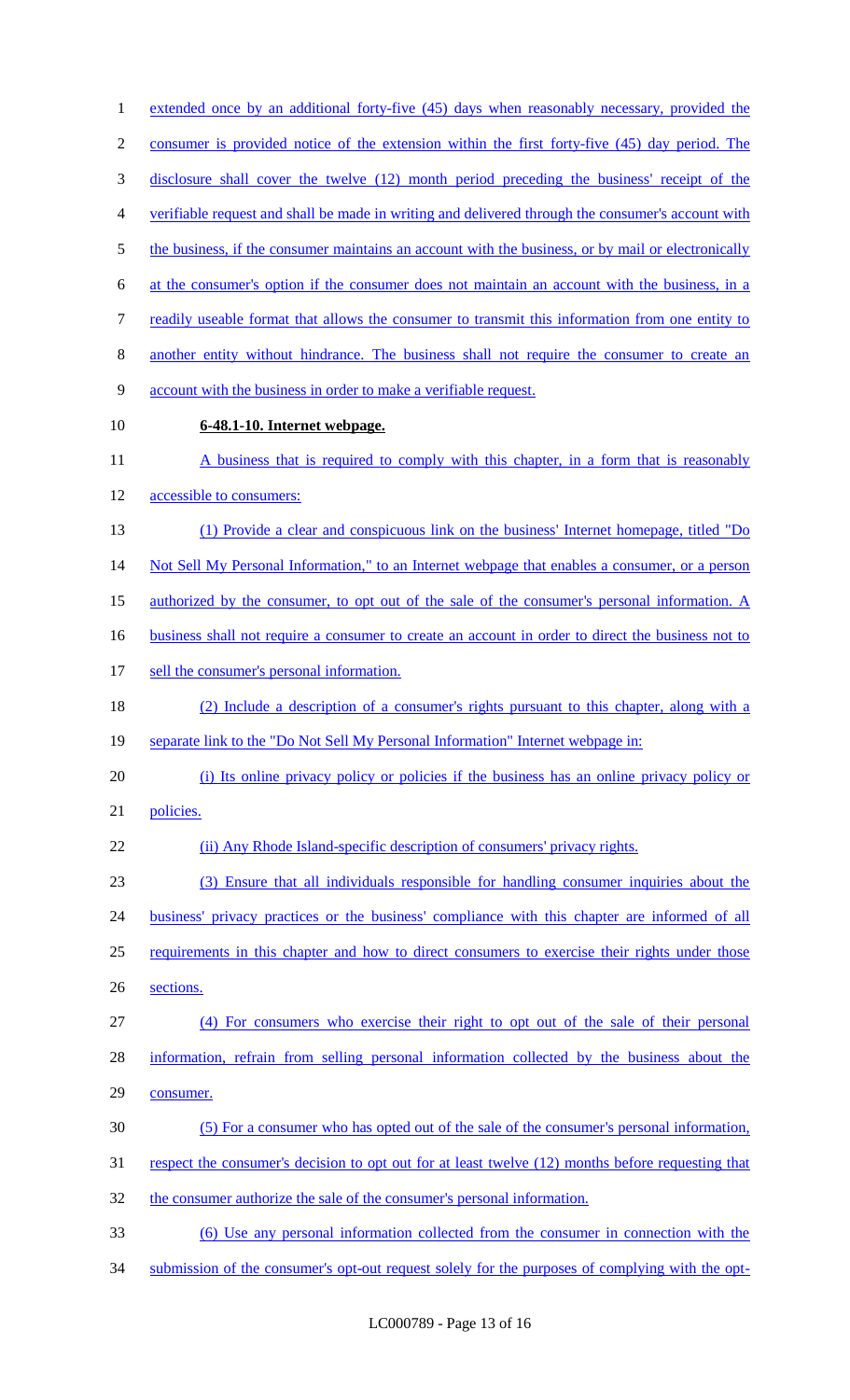# 1 out request.

| $\overline{2}$ | 6-48.1-11. Enforcement.                                                                                  |
|----------------|----------------------------------------------------------------------------------------------------------|
| 3              | $(a)(1)$ Any consumer whose non-encrypted or non-redacted personal information is                        |
| 4              | subject to an unauthorized access and exfiltration, theft, or disclosure as a result of the business'    |
| 5              | violation of the duty to implement and maintain reasonable security procedures and practices             |
| 6              | appropriate to the nature of the information to protect the personal information may institute a         |
| 7              | civil action for any of the following:                                                                   |
| 8              | (i) To recover damages in an amount not less than one hundred dollars (\$100), and not                   |
| 9              | more than seven hundred fifty dollars (\$750) per consumer, per incident, or the consumer's actual       |
| 10             | damages, whichever is greater;                                                                           |
| 11             | (ii) Injunctive or declaratory relief;                                                                   |
| 12             | (iii) Any other relief the court deems proper.                                                           |
| 13             | (2) In assessing the amount of damages under this section, the court shall consider any                  |
| 14             | one or more of the relevant circumstances presented by any of the parties to the case, including,        |
| 15             | but not limited to:                                                                                      |
| 16             | (i) The nature and seriousness of the misconduct;                                                        |
| 17             | (ii) The number of violations;                                                                           |
| 18             | (iii) The persistence of the misconduct;                                                                 |
| 19             | (iv) The length of time over which the misconduct occurred;                                              |
| 20             | (v) The willfulness of the defendant's misconduct; and                                                   |
| 21             | (vi) The defendant's assets, liabilities, and net worth.                                                 |
| 22             | (b) Actions pursuant to this section may be brought by a consumer if, prior to initiating                |
| 23             | any action against a business for statutory damages on an individual or class-wide basis, unless         |
| 24             | the consumer shall provide a business thirty (30) days' written notice identifying the specific          |
| 25             | provisions of this chapter the consumer alleges have been or are being violated. In the event a          |
| 26             | cure is possible, if within the thirty $(30)$ days the business actually cures the noticed violation and |
| 27             | provides the consumer an express written statement that the violations have been cured and that          |
| 28             | no further violations shall occur, no action for individual damages or class-wide damages may be         |
| 29             | initiated against the business. No notice shall be required prior to an individual consumer              |
| 30             | initiating an action solely for actual pecuniary damages suffered as a result of the alleged             |
| 31             | violations of this chapter. If a business continues to violate this chapter in breach of the express     |
| 32             | written statement provided to the consumer under this section, the consumer may initiate an              |
| 33             | action against the business to enforce the written statement and may pursue statutory damages for        |
| 34             | each breach of the express written statement, as well as any other violation of the chapter that         |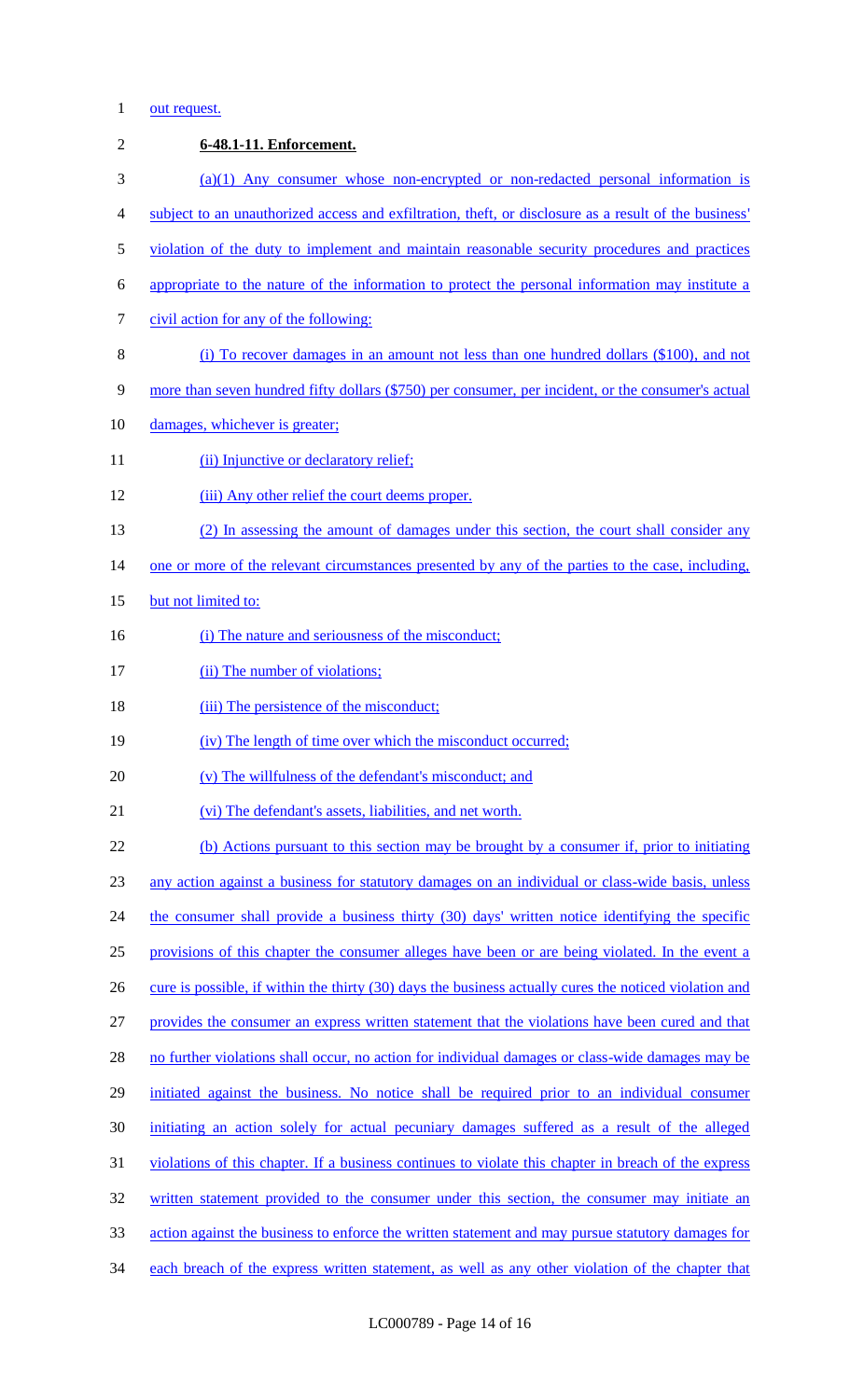- 1 postdates the written statement.
- 2 (c) Nothing in this chapter shall be interpreted to serve as the basis for a private right of 3 action under any other law. This shall not be construed to relieve any party from any duties or
- 4 obligations imposed under chapter 49.3 of title 11.

# 5 **6-48.1-12. Public policy.**

- 6 Any provision of a contract or agreement of any kind that purports to waive or limit in
- 7 any way a consumer's rights under this chapter, including, but not limited to, any right to a
- 8 remedy or means of enforcement, shall be deemed contrary to public policy and shall be void and
- 9 unenforceable. This section shall not prevent a consumer from declining to request information
- 10 from a business, declining to opt out of a business' sale of the consumer's personal information, or
- 11 authorizing a business to sell the consumer's personal information after previously opting out.
- 12 SECTION 2. This act shall take effect upon passage.

======== LC000789 ========